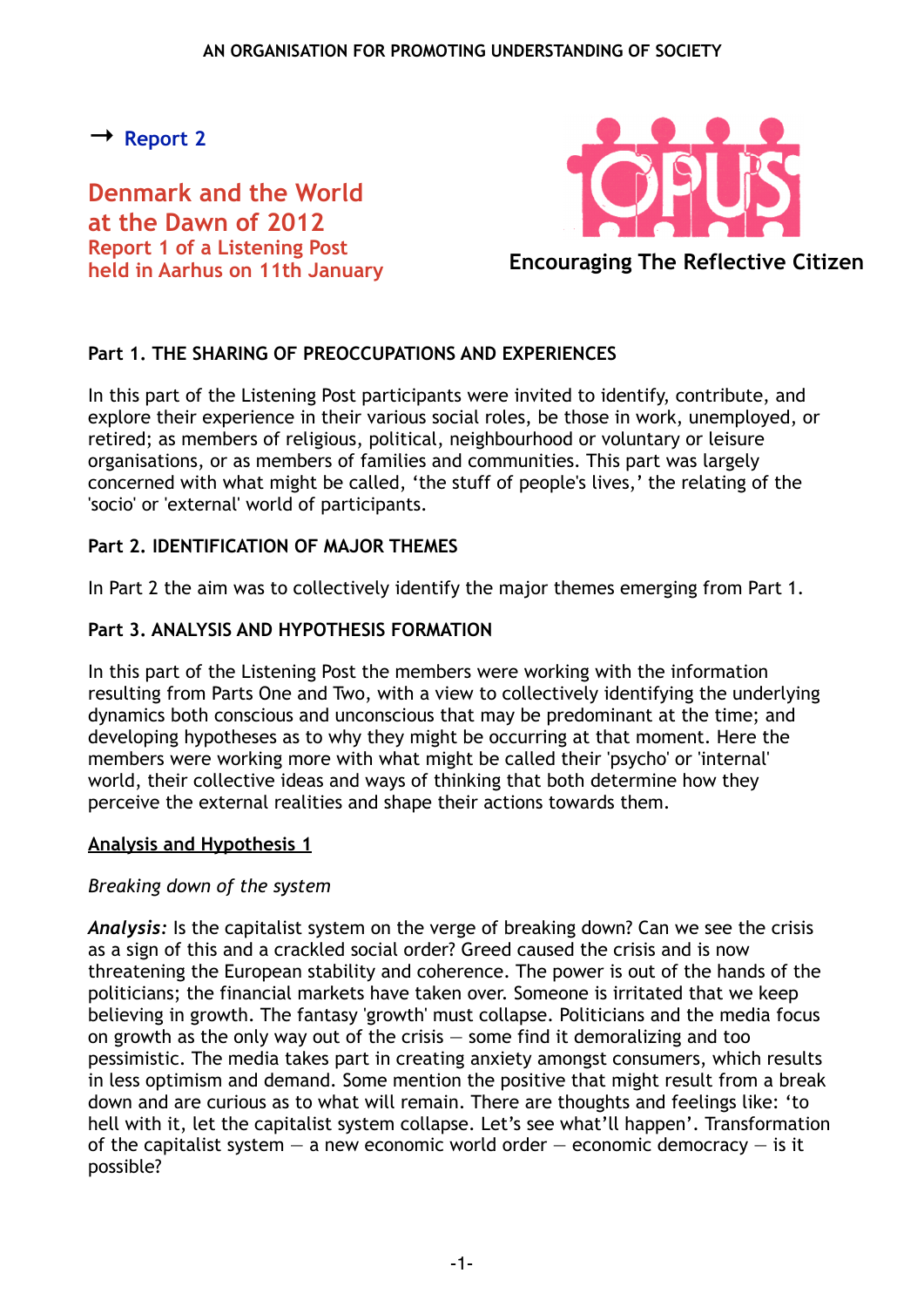The Arabic Spring. Is it a new beginning nourished by the strength and will of young people who want another system. Or is it a step towards a more radical Islamic development?

*Hypothesis:* The feeling that something is changing worldwide creates anxiety, but it also creates a fragile hope and makes people believe that new different social communities and activities will emerge.

### **Analysis and Hypothesis 2**

### *Sustainability*

*Analysis:* Parallel to the ambiguous theme on the break down of the capitalist system voices were heard that had belief in innovation especially within sustainable products and energy. One was working as a volunteer within an ecological society. When the young people at the listening post voiced a theme it turned out that they were more concerned with the climate, ecology and the resources of the world than the economic system as such. Economic market forces limit use of and further development of sustainable energy because fossil resources are still good business. Economical interests overrule climate interests. Some see the positive traces: Some big companies are concern with sustainability because they can see it matters! So the market responds quicker than the politicians because it can see that it pays back to take care of the environment. Some believe in microloans to create sustainable growth in poor countries.

*Hypothesis:* Young people are concerned with environmental problems and senior citizens carry a burden of guilt because they have caused the problems. Where the older generations tend to give in to laziness and give up acting, the belief in the forces of the youth is strong and in the responsibility of each of us.

# **Analysis and Hypothesis 3**

*Analysis:* A citizen tells about a nasty experience her sons had on a night out, where they were assaulted by other young people with a non-Danish background. The sons dared not report it to the police. Is our democratic belief in the legal system being castrated? And do we only believe in democracy when our institutionalized system of revenge is intact?

People expressed anxiety for the stigmatization and exclusion of foreigners which has been part of Danish legislation and rhetoric for the last couple of decades. In spite of a change in concrete legislation carried out by this government which improves conditions for this group, people present are concerned that the rough rhetoric will remain. People are frustrated that foreigners all are seen alike. They are as different as the rest of us and some react, like some Danes, negatively against 'new' immigrants, when they find themselves established. Positive stories about integration were told. One had lived close to a ghetto for 25 years and had biked through it every day seeing teenagers acting like anywhere else in society. Worries about expressions and attitudes signaling 'them-andus', because it threatens our democracy. Does biological conservatism result in a critical attitude to strangers? Positive signals to keep up the spirit: we have got a Danish Minister of Church with an Indian background who suggests that homosexuals can get married in church.

How can we contain the anxiety to a degree that deliberate curiosity and anxiety as conditions for learning, also about the unknown, the foreigners.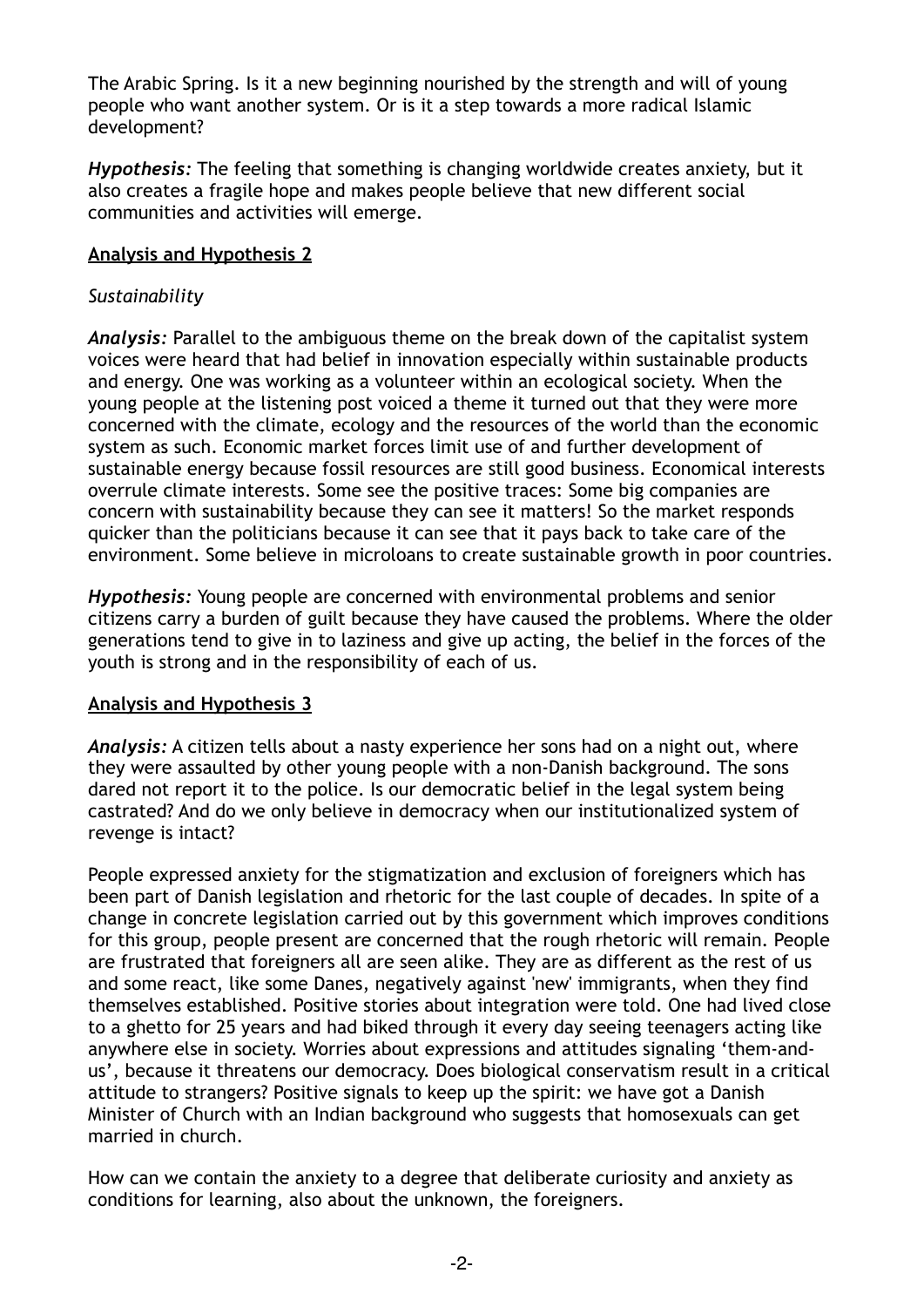Does the weakened position of the church in the Western World mean that we, people, have to contain the anxiety themselves? Are the containing structures too few or too weak? After the Utøya tragedy the Norwegian Prime Minister Stoltenberg's reaction to terror and fright was democracy and caring for each other.

Many examples showed signs of fear of being excluded from the community. Being part of a group at work is threatened because of the economic crisis and possible loss of job. Popular programs on television show ethnic Danes who are excluded. That goes for 'Young Mothers' that follow young women, who find it difficult to cope as mothers, and where the result sometimes is that the children are removed by the authorities who represent the community.

*Hypothesis:* The theme 'a society of anxiety' was born out of lack of belief in ourselves, politicians or democracy as saviors. Therefore we have to find ways to contain our anxiety or create new communities. We are the happiest people in the world and to us this means: having confidence in each other, close relations, freedom of speech and courage to go out into the world.

### **Conveners: Bente Sonne and Birthe Johansen Translation: Hanne Baandrup**

<span id="page-2-0"></span>**→ [Report 1](#page-0-0)**

# **Denmark and the World at the Dawn of 2012 Report 2 of a Listening Post held in Vanløse on 10th January**

# **Part 1. THE SHARING OF PREOCCUPATIONS AND EXPERIENCES**

In this part of the Listening Post participants were invited to identify, contribute, and explore their experience in their various social roles, be those in work, unemployed, or retired; as members of religious, political, neighbourhood or voluntary or leisure organisations, or as members of families and communities. This part was largely concerned with what might be called, 'the stuff of people's lives,' that relating to the 'socio' or 'external' world of participants.

# **Part 2. IDENTIFICATION OF MAJOR THEMES**

In Part 2 the aim was to collectively identify the major themes emerging from Part 1.

# **Part 3. ANALYSIS AND HYPOTHESIS FORMATION**

In this part of the Listening Post the members were working with the information resulting from Parts 1 & 2, with a view to collectively identifying the underlying dynamics both conscious and unconscious that may be predominant at the time; and, developing hypotheses as to why they might be occurring at that moment. Here the members were working more with what might be called their 'psycho' or 'internal' world, their collective ideas and ways of thinking that both determine how they perceive the external realities and shape their actions towards them.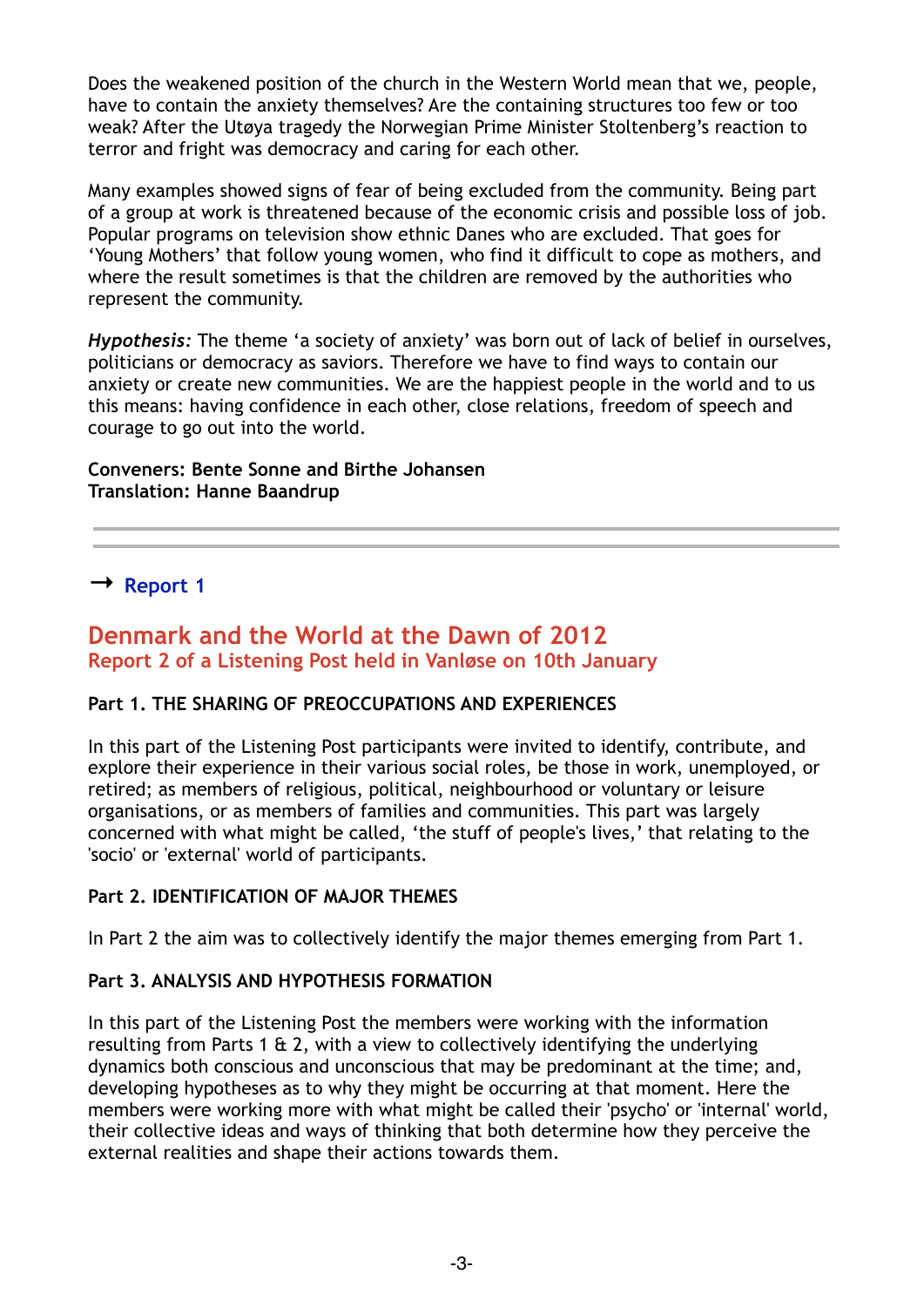### **Analysis and Hypothesis 1**

### *Analysis: Porridge and champagne*

Porridge as a new food trend has come to Copenhagen, presumably from England. One can visit a porridge bar and a porridge restaurant.

Many people are also relieved because of the crisis. The bubble economy was bubbling over a great deal of anxiety, feeling that it could not be long before we would all get our well-deserved punishment. Generally, there are expectations that we have become more honest and loyal during the crisis and that we tend to go back to basic values. And that we realize that the flat screen TV and the sofa we bought for borrowed money in the past were signs of superfluous consumption. Again, it is possible to attract qualified personnel to old peoples' homes. In 2011 more expensive champagne was sold than ever before.

Some see young people as underachieving. They want to do the right thing and hide their own opinion of what is right and wrong. Generally, we do accept the fact that we are in the middle of a crisis, but it seems be difficult to single out the people who most afflicted by it. However, unemployment exists, also among people joining the listening post. And for instance, mentally ill children receive less money, but these reductions are wrapped up in *newspeak.*

# *Hypothesis: A circle of anxiety, guilt and hope*

The middle classes are situated in a circle of anxiety, guilt and hope. They fear unemployment and marginalization, that the Chinese take over their work, that they'll have to move away from house and home. But they also harbour feelings of guilt and the sentiment is that they deserve punishment after the omnipotence of the manic bubble economy. Hope is associated to the idea that the crisis has saved them from a superficial life of easy consumption and made people get together in the celebration of real values. At the same time others deny the existence of the crisis and lose themselves in even wilder partying.

#### **Analysis and Hypothesis 2**

# *Analysis: Dissolution of fixed alliances and images of the enemy*

President Bush drew the axis of evil which placed the Muslim world in the position of evil incarnate after September, 11, a position which the Soviet Union and the Eastern countries had previously held, but today these countries appear more marginal. While President Obama has not succeeded in passing many reforms, he has been able to reduce international polarizations. The Arabic spring has opened the eyes of the Middle East to democracy and freedom, and it is shown that the different populations are not conforming to fundamentalist creeds the way their rulers made us in the west believe.

The world was left with a shock when it turned out that Breivik, the the right-wing nationalist whose bombs and shoot-outs killed almost 100 people, was not a Muslim with a turban. Instead he was a rather average-looking Norwegian with extreme right-wing beliefs.

The COP 15 summit in Copenhagen seemed to demonstrate in a offhandway that China and India are not prepared to give in to dictates from USA, and that the balance of